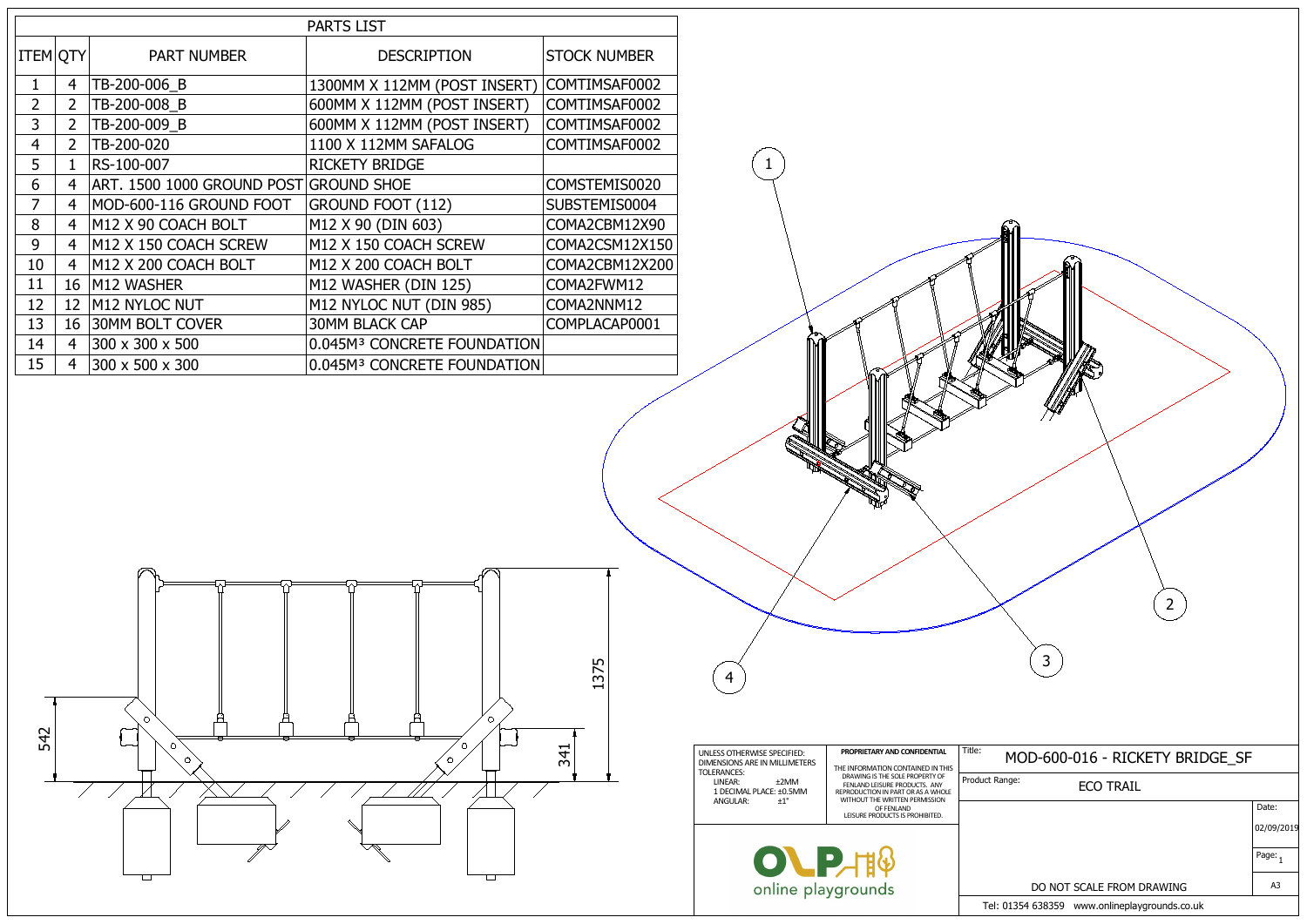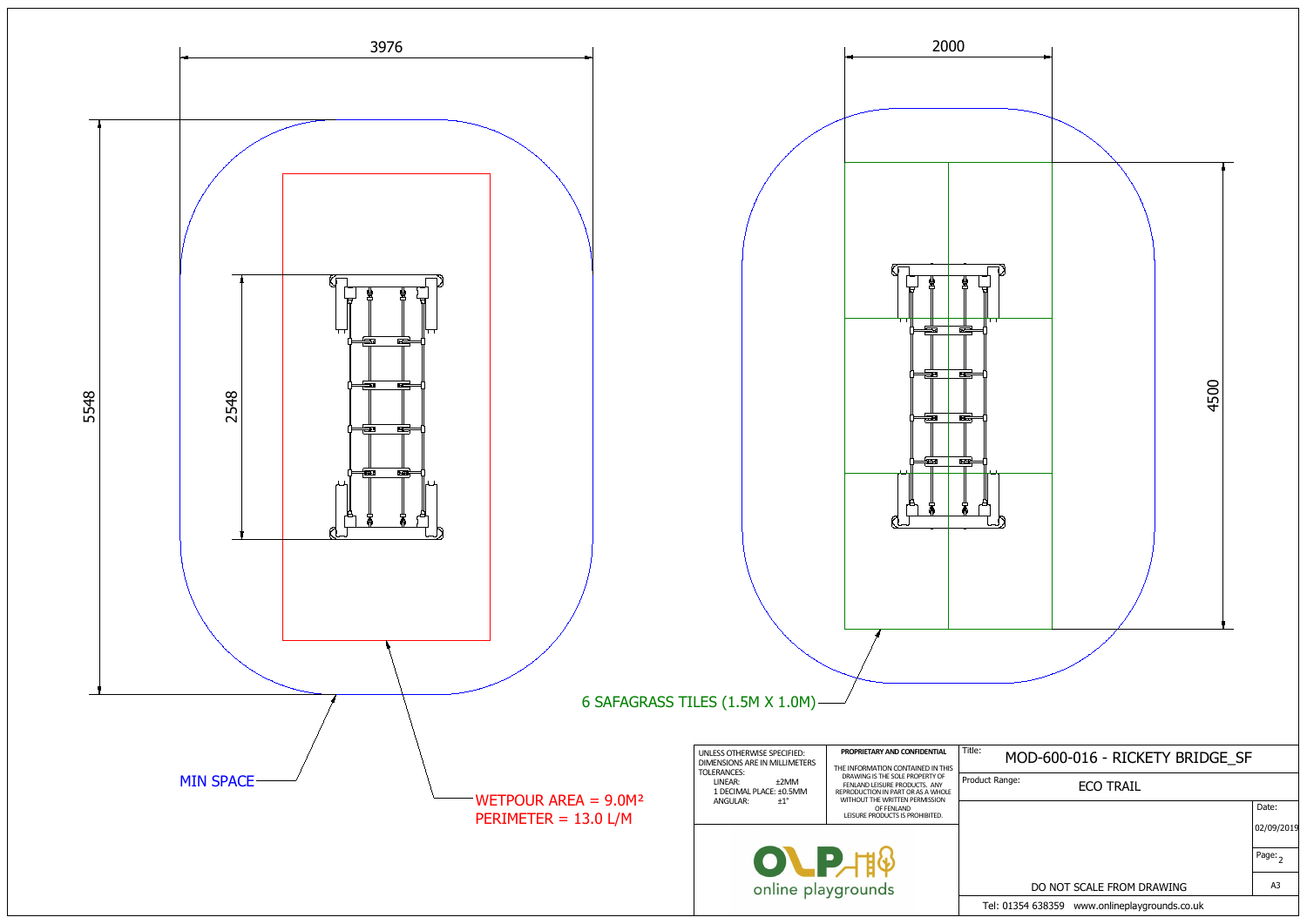$|02/09/2019$ Page: <sub>3</sub> Tel: 01354 638359 www.onlineplaygrounds.co.uk A3 Date:



ALL FOUNDATIONS 300 X 300 X 600 DEEP UNLESS OTHERWISE SPECIFIED